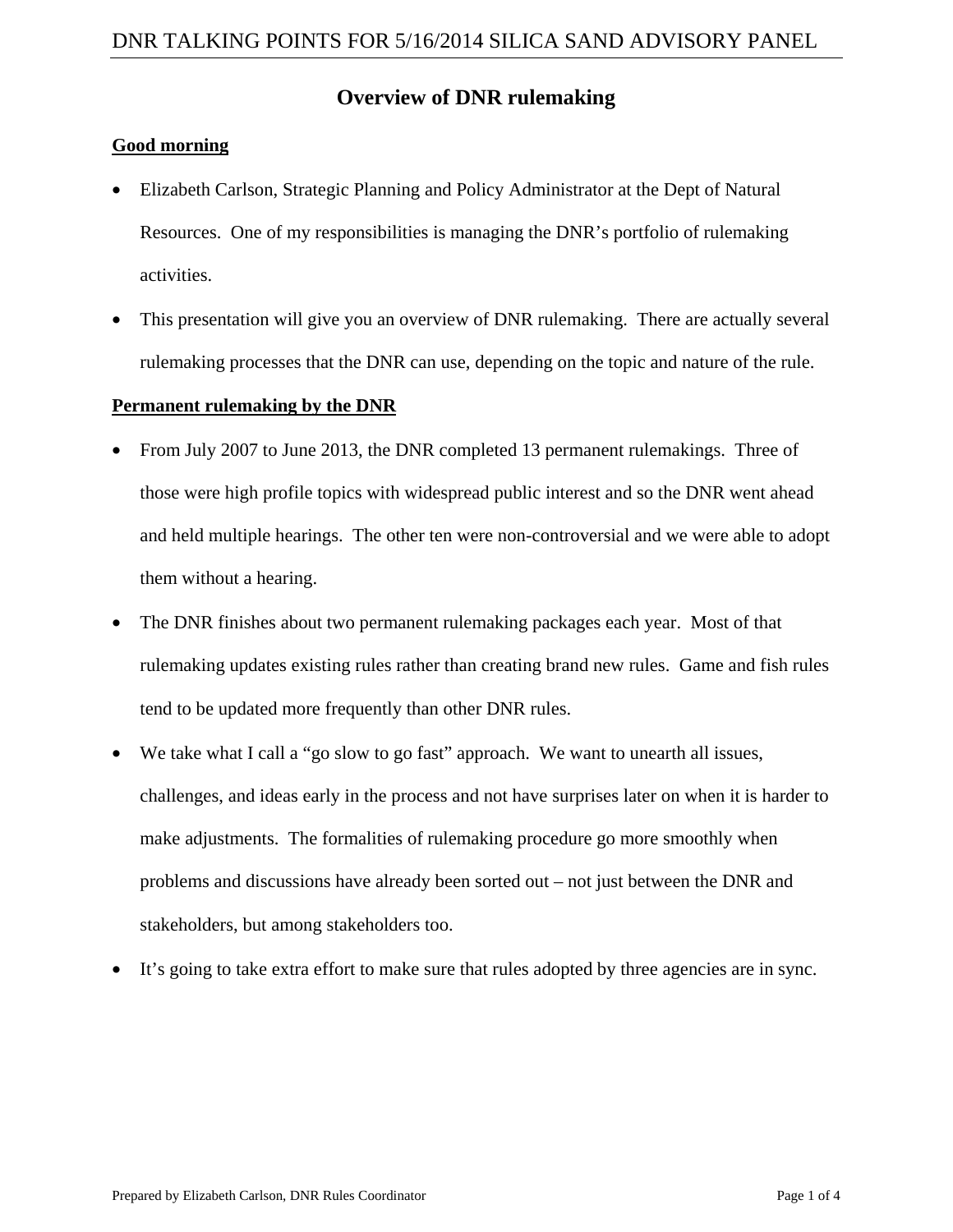### **Major steps in permanent rulemaking**

1. The major stages of a permanent rulemaking process are:

#### **a) RULE DEVELOPMENT**

#### **b) PUBLIC NOTICE OF THE AGENCY'S INTENT TO ADOPT PROPOSED RULES**

#### **c) REVIEW AND APPROVAL AS TO FORM AND LEGALITY**

A general rule of thumb is that it can take 18 to 24 months to complete a permanent rulemaking process. Rule development can take 6 to 12 months and sometimes longer for complex or controversial rules. The procedures for notice, review, and approval of proposed rules can take at up to 12 months if the agency has to deal with adverse findings by the administrative law judge.

- 2. In the DNR, the rule development phase is led by subject matter experts in the responsible divisions. That includes drafting rule language and writing the Statement of Need and Reasonableness. After those materials have received preliminary approval by the commissioner and governor's office, the work shifts into rulemaking procedure and I have most of the lead from that point on. The subject matter experts continue to be responsible for reviewing and responding to public and staff comments and representing the DNR at hearing. In other words, they deal with the content of the rules and I deal with the rulemaking process.
- 3. Publication of a Request for Comments in the State Register is the first formal step in the rulemaking process and it does not have to include a set of proposed rules. The DNR usually prefers to publish a Request for Comments early in rule development before any rule drafting takes place, in order to hear all relevant ideas unconstrained by preconceived language. It is a signal to the public that we are getting started and it is not the only way the DNR gets input for rules.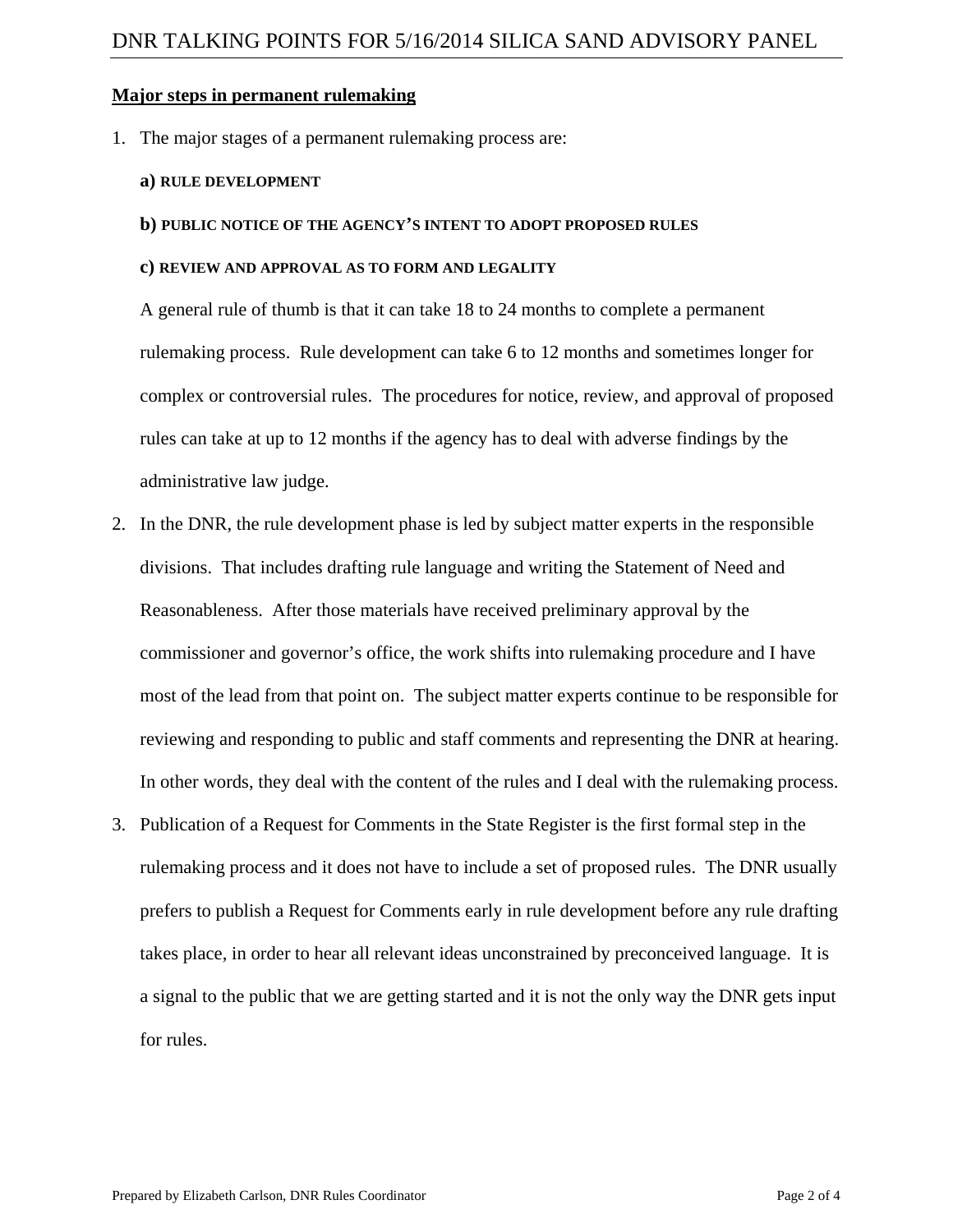- 4. The DNR places a high value on consulting with the public. Much of our rulemaking is informed by ongoing interactions and relationships with a widely varied and active citizenry and business community, along with any specific public input during formal rulemaking. Sometimes an advisory panel can provide input while drafting possible rule language, but the greatest help may lie in illuminating how possible rules may impact citizens, businesses, and local govts and the pros and cons and potential costs of alternative approaches.
	- o Our stakeholders and interested publics cover a wide range of interests, values, and perspectives.
	- o The DNR strives to adopt rules that are necessary and reasonable to carry out the responsibilities of its public mission.
	- o We do care about how DNR rules affect people, businesses, and local government units. We listen to the range of information and wisdom that they contribute and we care about their needs, concerns, and hopes where rulemaking is concerned.
	- o A voice of wisdom may come unexpectedly and it can indeed help make better rules. We value that possibility in DNR rulemaking.
- 5. During the rule development phase, the DNR begins posting project information on its website. For noncontroversial rules it might just be the rulemaking documents. Webpages for more complicated or potentially controversial rules may provide a great deal more background information as part of a public communication and participation strategy.
- 6. When the DNR settles on a final set of proposed rules, a Statement of Need and Reasonableness (SONAR) is prepared and signed by the commissioner. The SONAR contains a summary of the evidence and argument that the DNR is relying on to justify that the rules are needed and reasonable.
- 7. The DNR gives notice of its intent to adopt rules and makes the proposed rules available to the public through publication in the State Register (as required) and delivering notice to interested parties according to an Additional Notice Plan.